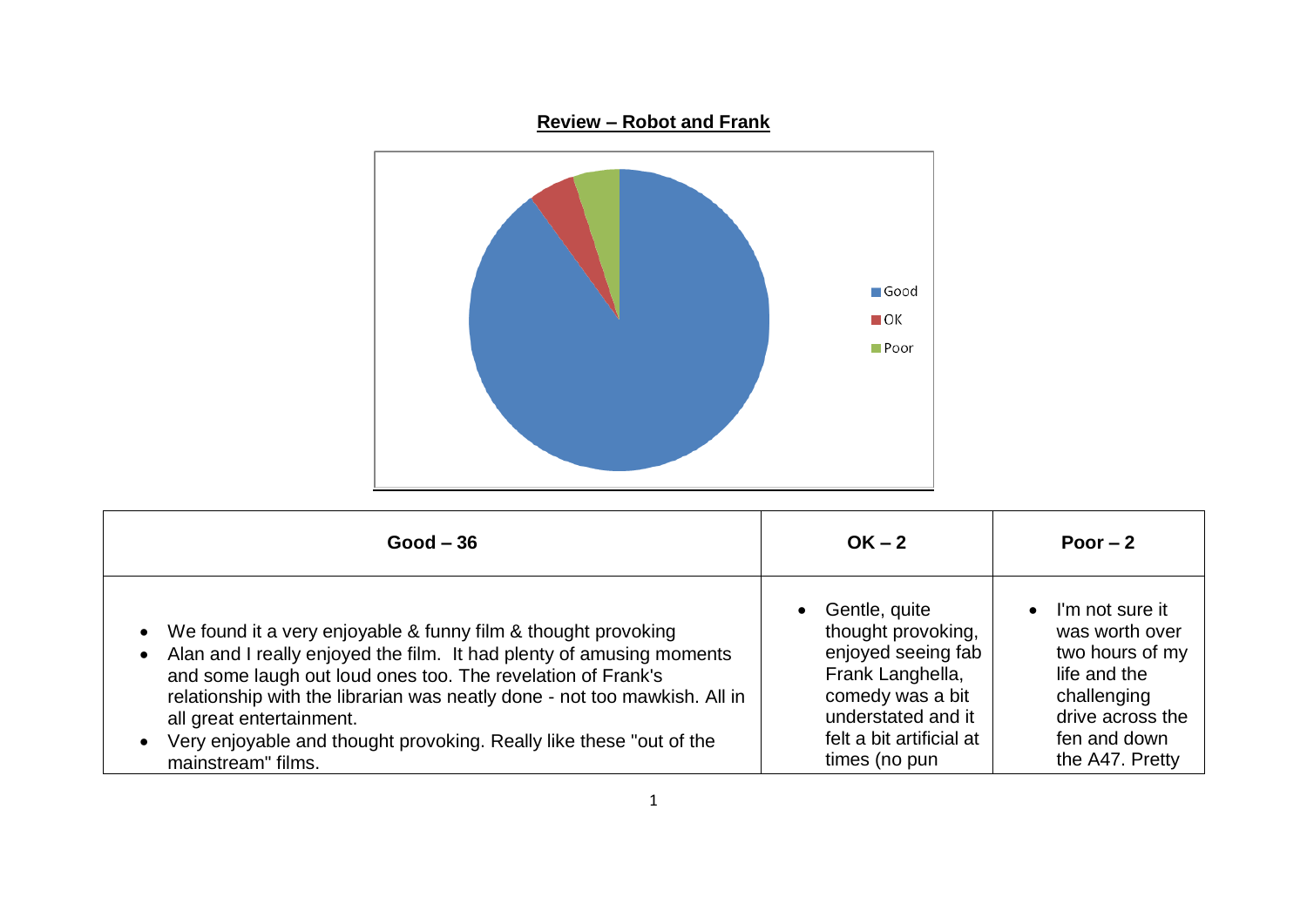| We enjoyed the film, an original treatment of a topical theme. Where<br>can I order my own robot? We laughed a lot which kept out the cold.<br>Best wishes, thanks for a film with lighter humorous moments.<br>What a great film. I liked the gradual revelation of the characters.<br>All three of us really enjoyed the film & the evening would have been a<br>total delight apart from the sub zero temperature - indoors!! Talk about<br>suffering for our art!!<br>But an excellent choice - thank you.<br>Really enjoyed this film. Coherent, understandable, interesting story,<br>minimal violence. A good night out except for the ambient temperature<br>in the Guildhall.<br>Very good film. It was delightful, surprising, comic and very thought<br>provoking.<br>I enjoyed it.<br>I loved it and am recommending the film to friends. An interesting<br>story especially showing how technology changes our personal world.<br>A robot helper could be ours in the near future.<br>Enjoyed the film x 2 but the cinema was COLD!! Forced us to go<br>Prezzos to warm up.<br>A delightful simple film where I didn't have to think too much and there | Mixed opinions,<br>my partner thought<br>it was good, I<br>thought it was just<br>OK. First time I've<br>ever watched a<br>film with a scarf<br>wrapped around<br>my head though. | with<br>stereotypes. The<br>least engaging<br>film I've seen for<br>a long time.<br>However, it was<br>clever of the<br>committee to<br>make it coincide<br>with the Hatton<br>Garden heist<br>verdicts.<br>Bad Probably a<br>good intention<br>and an amiable<br>short story. But<br>a silly,<br>sentimentalised<br>film - and hugely<br>boring. |
|----------------------------------------------------------------------------------------------------------------------------------------------------------------------------------------------------------------------------------------------------------------------------------------------------------------------------------------------------------------------------------------------------------------------------------------------------------------------------------------------------------------------------------------------------------------------------------------------------------------------------------------------------------------------------------------------------------------------------------------------------------------------------------------------------------------------------------------------------------------------------------------------------------------------------------------------------------------------------------------------------------------------------------------------------------------------------------------------------------------------------------------------------------------------|-----------------------------------------------------------------------------------------------------------------------------------------------------------------------------------|---------------------------------------------------------------------------------------------------------------------------------------------------------------------------------------------------------------------------------------------------------------------------------------------------------------------------------------------------|
|----------------------------------------------------------------------------------------------------------------------------------------------------------------------------------------------------------------------------------------------------------------------------------------------------------------------------------------------------------------------------------------------------------------------------------------------------------------------------------------------------------------------------------------------------------------------------------------------------------------------------------------------------------------------------------------------------------------------------------------------------------------------------------------------------------------------------------------------------------------------------------------------------------------------------------------------------------------------------------------------------------------------------------------------------------------------------------------------------------------------------------------------------------------------|-----------------------------------------------------------------------------------------------------------------------------------------------------------------------------------|---------------------------------------------------------------------------------------------------------------------------------------------------------------------------------------------------------------------------------------------------------------------------------------------------------------------------------------------------|